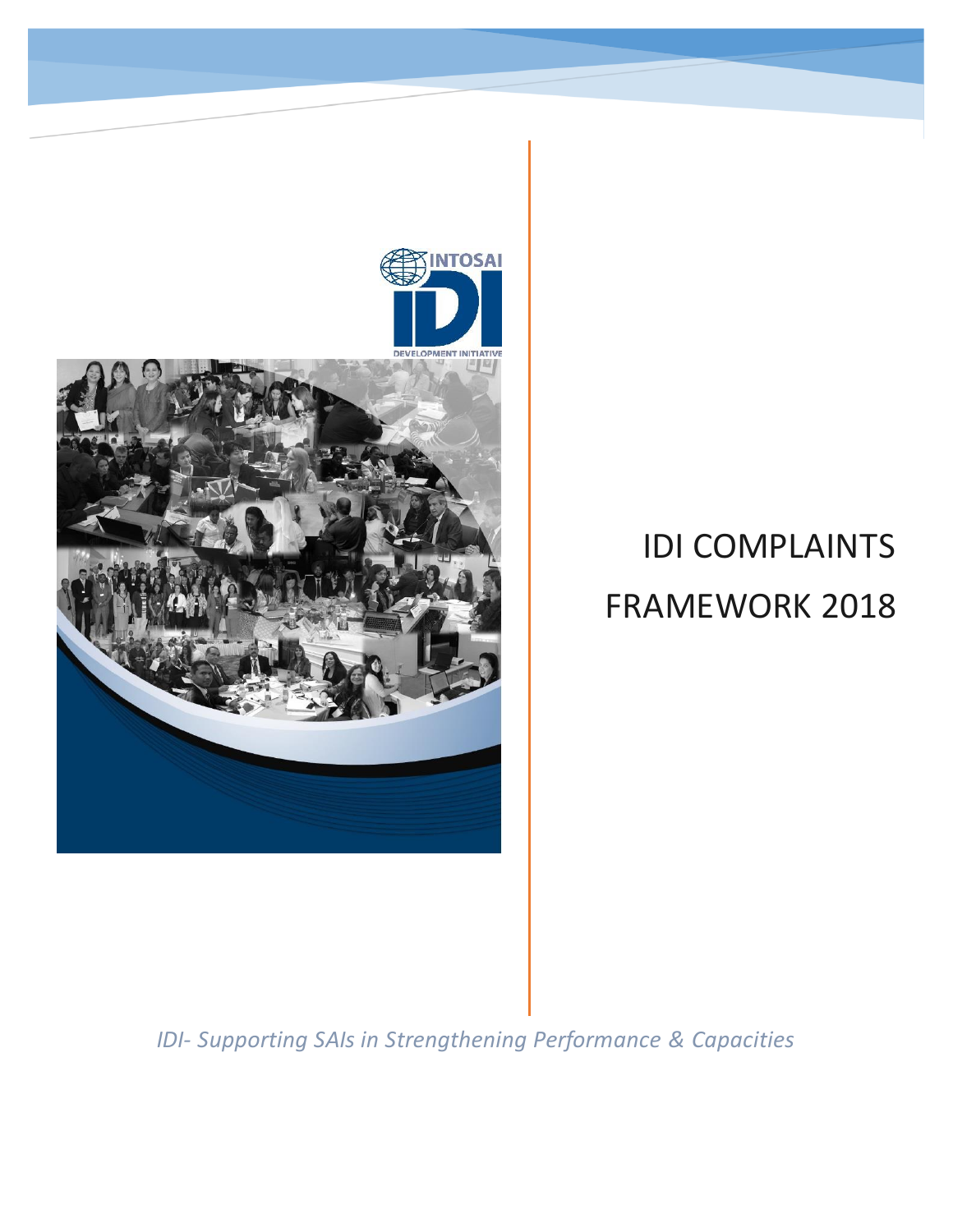#### **CONTENTS**

| $\label{prop:1} \mbox{Introduction} \,\, \ldots \,\, \ldots \,\, \ldots \,\, \ldots \,\, \ldots \,\, \ldots \,\, \ldots \,\, \ldots \,\, \ldots \,\, \ldots \,\, \ldots \,\, \ldots \,\, \ldots \,\, \ldots \,\, \ldots \,\, \ldots \,\, \ldots \,\, \ldots \,\, \ldots \,\, \ldots \,\, \ldots \,\, \ldots \,\, \ldots \,\, \ldots \,\, \ldots \,\, \ldots \,\, \ldots \,\, \ldots \,\, \ldots \,\, \ldots \,\, \ldots \,\, \ldots \,\, \ldots \,\, \ldots \,\,$ |  |
|-------------------------------------------------------------------------------------------------------------------------------------------------------------------------------------------------------------------------------------------------------------------------------------------------------------------------------------------------------------------------------------------------------------------------------------------------------------------|--|
|                                                                                                                                                                                                                                                                                                                                                                                                                                                                   |  |
|                                                                                                                                                                                                                                                                                                                                                                                                                                                                   |  |
|                                                                                                                                                                                                                                                                                                                                                                                                                                                                   |  |
|                                                                                                                                                                                                                                                                                                                                                                                                                                                                   |  |
|                                                                                                                                                                                                                                                                                                                                                                                                                                                                   |  |
|                                                                                                                                                                                                                                                                                                                                                                                                                                                                   |  |
| Tips for Managers/Safety Representative/HR Manager Seeking to Resolve Complaints Informally: 8                                                                                                                                                                                                                                                                                                                                                                    |  |
|                                                                                                                                                                                                                                                                                                                                                                                                                                                                   |  |
|                                                                                                                                                                                                                                                                                                                                                                                                                                                                   |  |
|                                                                                                                                                                                                                                                                                                                                                                                                                                                                   |  |
|                                                                                                                                                                                                                                                                                                                                                                                                                                                                   |  |
|                                                                                                                                                                                                                                                                                                                                                                                                                                                                   |  |

### <span id="page-1-0"></span>INTRODUCTION

The IDI strives to be an organization that is professional at all levels, leads by example in the SAI community in terms of transparency and ethics, and maintains trust and confidence of its partners. Implicit in this is the need for all IDI staff and IDI Board members to conduct their work with the highest levels of ethics and integrity. Any observed breaches of professional and ethical behavior by IDI staff, management or the Board members should be reported to the IDI as outlined in this framework in the section for external complaints.

The IDI also aims to be a good place to work for all staff, to be an employer that encourages diversity and the expression of views, where there is room for constructive criticism and diverging opinions, and where all staff feel that they are treated in a fair and respectful manner. At the same time, there may be instances where a member of staff feels it necessary to raise issues of concern informally, or lodge an official complaint. The procedures for dealing with complaints from IDI staff are outlined in the section on internal complaints.

The aim of this complaint framework is to provide the structure for handling both internal and external complaints within the IDI. In order to ensure effective complaint management, the framework is governed by the principles of effectiveness, objectivity and fairness.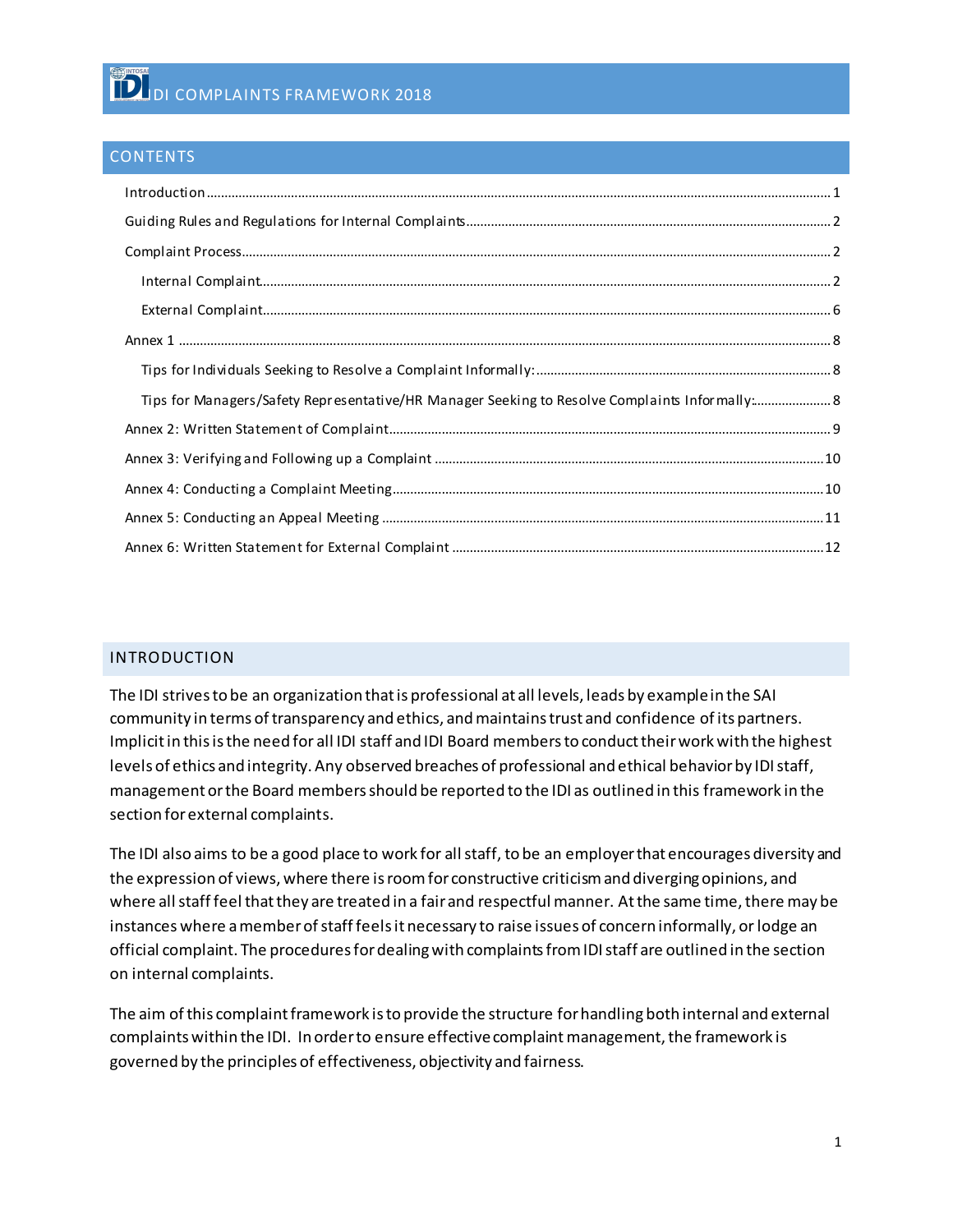All complaints shall be followed up by the IDI in a timely, equitable, objective, unbiased and transparent manner.

## <span id="page-2-0"></span>GUIDING RULES AND REGULATIONS FOR INTERNAL COMPLAINTS

IDI staff members observing any behaviour in breach of Norwegian law or internal IDI rules and regulations, at any point of time, is expected to alertthe fellow employee in breach. If the breach is of a serious character one is obligated alert to alert either IDI management, the IDI safety representative, the IDI human resource manager or the Chairof the IDI Board. The Norwegian Working Environmental Act states in §2-4, 2-5 and 3-6 "*that the working environment of an organization will be organized in such a manner that staff can report on any areas of concern*". The IDI Code of Ethics also states that all IDI staff "*have a responsibility to report any instances of breach of laws,* regulations*, IDI policies or suspicions of wasteful use of IDI resources or corrupt practices (5.5.d.)"*as well as any *"observed or suspected instances of sexual exploitation, harassment or abuse (5.6.e.)".*

Examples of issues which might give rise to a complaint include:

- Bullying
- Harassment
- Relationships at work
- Working environment
- **Discrimination**
- Terms and conditions of employment
- Health and safety
- Theft
- Corrupt practices

The IDI complaints framework is applicable to all IDI staff, as well as members of the IDI Board and others conducting work on behalf of the IDI.

### <span id="page-2-2"></span><span id="page-2-1"></span>COMPLAINT PROCESS

### INTERNAL COMPLAINT

There are two levels of reporting a complaint internally in the IDI, *informal*and *formal* complaints. The decision on whether to put forward an informal or formal complaint depends on the seriousness of the issue and is a decision that rests with the complainant.

All complaints shall be handled with respect and fairness. Any complaint forwarded that prove to be intentionally false complaints will be treated with disciplinary action.

All disclosures will be treated confidentially and sensitively. The name of the person making the complaint will be kept confidential if so desired by the complainant.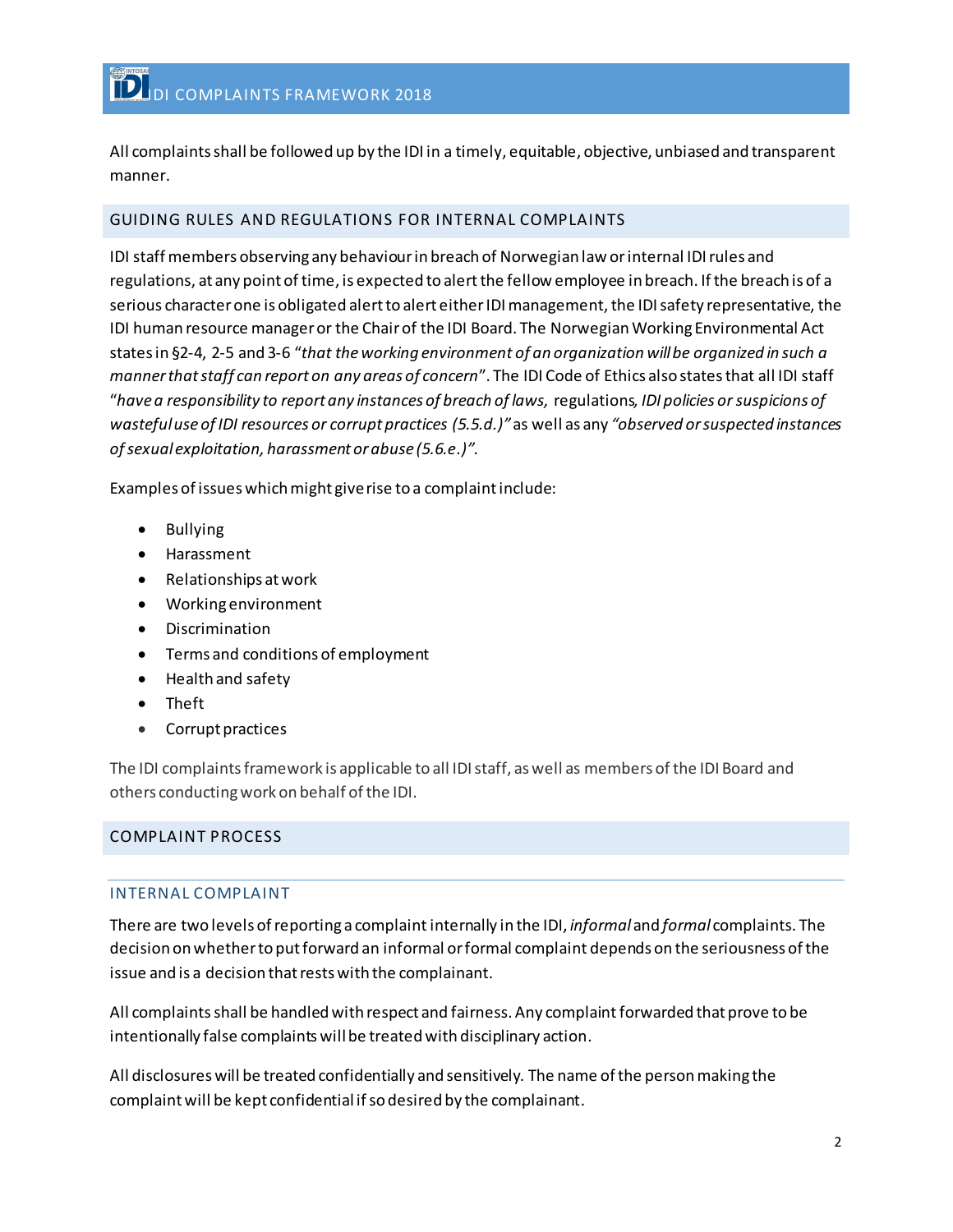While staff are encouraged to put their name on any concern raised, there may be sound reasons for making the complaint anonymously and the wish to remain anonymous shall be respected. All complaints made, whether anonymous or not shall be substantiated and followed up. In doing so the IDI shall ensure that the rights and welfare of both the person making the complaint, and the person complained against shall be ensured.

# LEVEL 1: INFORMAL COMPLAINT

Informal complaints in the IDI are complaints that typically are considered "less serious" and where the complainant believes the issue can be successfully resolved in an informal manner through verbal and/or written dialogue with colleagues and/or their manager. Informal complaints can be made in writing or orally. For it to be classified as an informal complaint it does however need to be raised officially with a view to following it up with the concerned parties.

If the complaint concerns one's line manager, the employee may approach the next level of managementto try to resolve the situation. If one does not feel comfortable in approaching any levels of management one may alternatively approach the IDI safety representative, or HR manager. If the complaint is against the Director General one may contact a member of the IDI management team or Chairof the IDI Board.

Once an informal complaint has been raised, the person (e.g. the employee's manager) handling the complaint will process the complaint as soon as possible and latest within 15 working days. The manager will meet the employee and give him/her the opportunity to explain the complaint and suggest how one would want to see it resolved. The person complained against will also be called for a meeting with the view of resolving the issue.

| <b>Step</b> | <b>Action</b>                                                                                | Output                                                                                                               | <b>Timeline</b>           |
|-------------|----------------------------------------------------------------------------------------------|----------------------------------------------------------------------------------------------------------------------|---------------------------|
|             | Dialogue with colleagues/ manager/ next<br>level manager/HR Manager/Safety<br>Representative |                                                                                                                      | Immediate                 |
| 2           | Responsible manager calls a meeting                                                          | Minutes are recorded<br>that an informal<br>complaint has been<br>made and a meeting<br>has been held.               | Within 15 working<br>days |
| 3a          | Informal complaint resolved                                                                  | The written record is<br>updated with informal<br>complaint having been<br>resolved and relevant<br>details recorded |                           |

If an informal complaint does not lead to a satisfactory result the employee may escalate it to a formal complaint.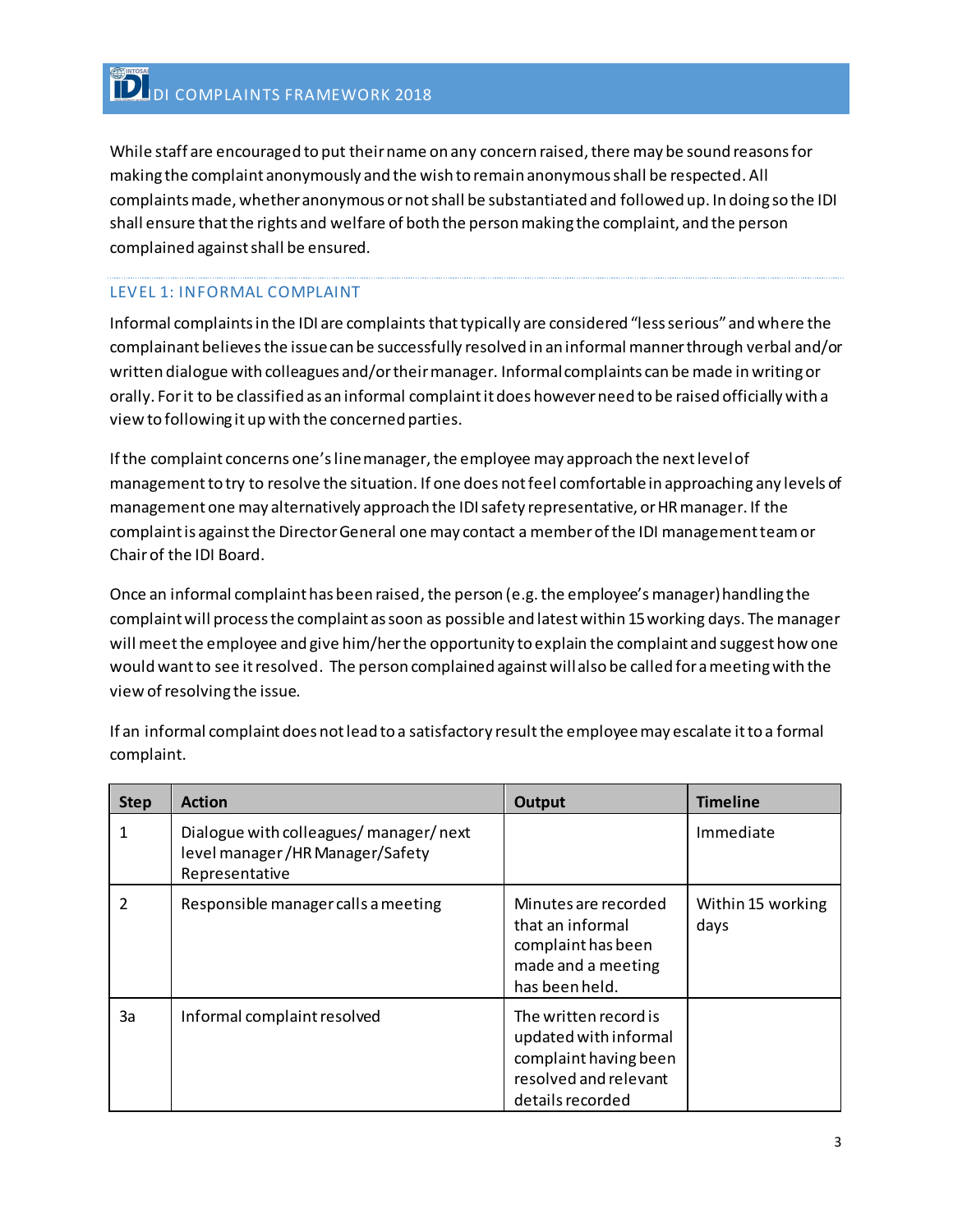|    |                                                                           | regarding how it was<br>solved. |  |
|----|---------------------------------------------------------------------------|---------------------------------|--|
| 3b | If unresolved, the complaint should be<br>escalated to a formal complaint |                                 |  |

*See annex 1* for guidance on how to handle informal complaints.

# LEVEL 2: FORMAL COMPLAINT

A formal complaint shall always be made in writing, *(see annex 2)*. It can be submitted via email or printed copy and should be submitted as soon as possible. The complaint should be sent to the employee'sline managerwith a copy to the HR manager. If the line manager is part of the complaint, the employee may submit the complaint to the next level of management.

The complaint should include, the employee's name, the nature of the complaint, any informal actions already taken (if applicable) and it may also include the desired actions and outcome the employee would like to see as a satisfactory solution. The employee may include any other relevant information or comments, *see annex 2*. In case one would like to report something anonymously, one may use the form as it is in annex 2 but leave the name section blank. Anonymous complaintsshall still be sent in writing. The complaint will be followed up according to the relevant steps, however, it will for obvious reason not be possible to call a meeting with the complainant.

The IDI will also accommodate employees who would like to report the complaint with name, but remain anonymous for the processing of the complaint (i.e. complainants name will not be revealed to the person complained against).

The manager who handles the case shall start processing the complaint as soon as possible and latest within 15 working days. He/she will, together with the HR manager, call a meeting with the complainant where the complaint is reviewed.

The person who has been complained on, will be given a chance to respond to the complaint. A meeting will be called to inform about the nature of the complaint as soon as possible. In addition, the person complained upon, will be given the opportunity to provide a written response, latest 25 working days after being informed.

Based on the meetings with involved staff and managers, the manager who is handling the complaint will decide on possible actions to be taken including deadlines. This will be done in cooperation with the Director General and the HR manager. Both the complainant and the staff/manager who has been complained on will be informed about the decisions *(annex 4).*

If any of the partiesfeel that the complaint was not handled fairly and appropriately, he/she may appeal to the next level of management or the Director General.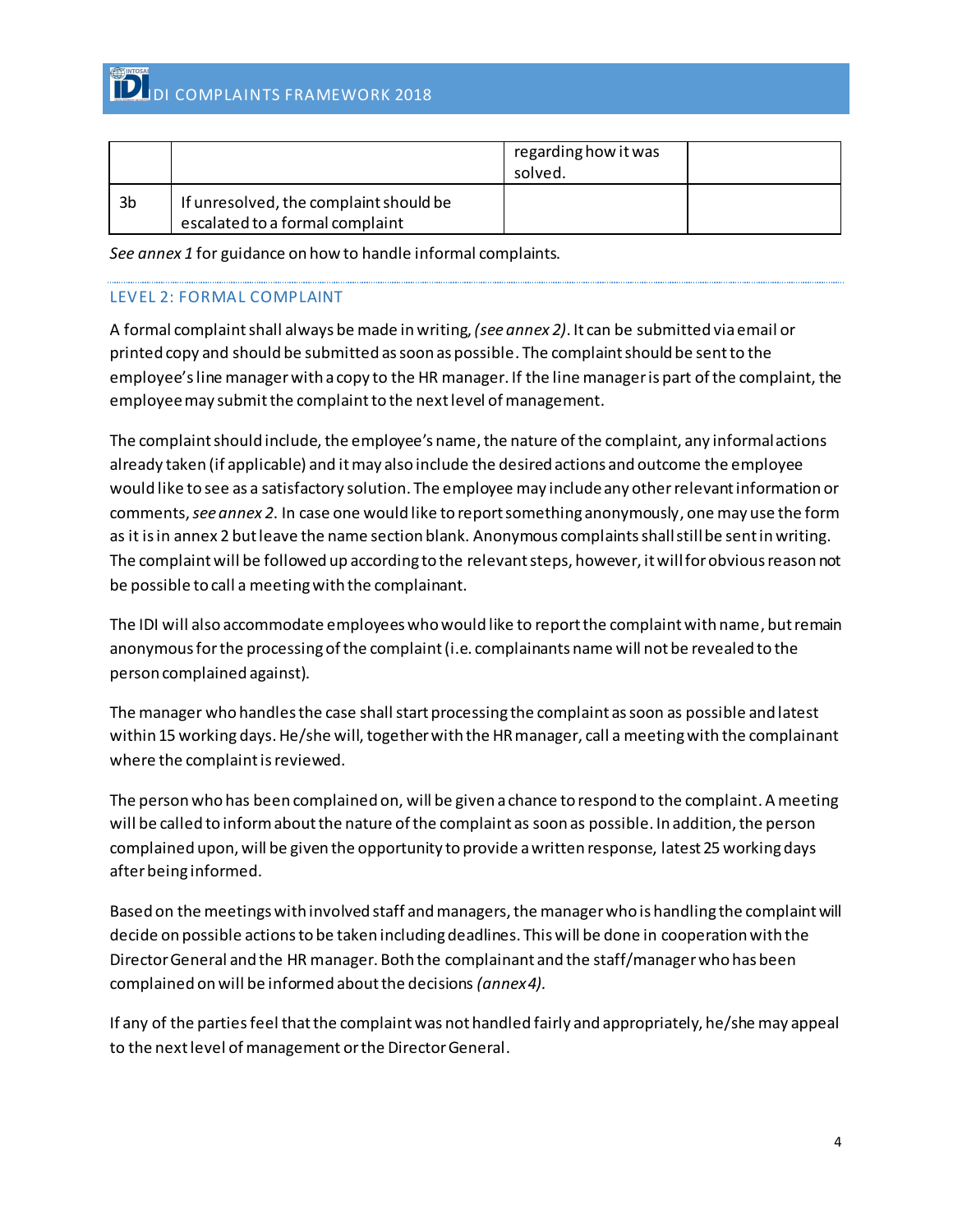The appeal must be made within reasonable time after the actions have been taken. A decision will be made whether to accept or reject the appeal. If any further actions are to be taken these will be outlined, (see *annex 5).*

The Director General shall be informed of all formal complaintswithin the IDI.

Any formal complaint against the Director General or a member of the IDI Board shall be raised with the Chairof the IDI Board.

Any complaints against the Chair of the Board shall be handled by a committee of three Board members. This committee shall be established by the Deputy Chair of the Board. The complaint may be raised with the Director General or a member of the IDI Board.

The IDI shall take all necessary steps to look after the staff member making the complaint also after the complaint has been resolved. Both the complainant and the person who has received a complaint will be offered counselling services through IDI's employment health service both during the process and after the case has been processed.

| <b>Step</b>    | <b>Action</b>                                                                                                                                                                                       | <b>Output</b>                                                                               | <b>Timeline</b><br>(cumulative)               |
|----------------|-----------------------------------------------------------------------------------------------------------------------------------------------------------------------------------------------------|---------------------------------------------------------------------------------------------|-----------------------------------------------|
| $\mathbf{1}$   | Complaint is sent in writing to the<br>complainant's immediate line manager (or<br>next level of management) with a copy to HR<br>Manager.                                                          | Written complaint<br>(annex 2)                                                              | As soon as possible                           |
| $\overline{2}$ | Complaint processed by manager and a<br>meeting called with the complainant and HR<br>manager. The Director General will be<br>informed.                                                            | Minutes from meeting<br>written by HR manager                                               | 15 working days                               |
| 3              | The person who has been complained<br>against will be called to a meeting and be<br>informed of the complaint. The person will<br>have a chance to respond at the meeting as<br>well as in writing. | Minutes from meeting<br>written by HR manager                                               | As soon as possible<br>and maximum 10<br>days |
| 4              | Meeting with other employees/managers<br>involved (if/where relevant)                                                                                                                               | Minutes from<br>meeting(s) written by<br>HR manager                                         | 10 working days                               |
| 5              | Meeting with all parties involved (or<br>separate if anonymous complaint) to go<br>through the complaint, the process, solution<br>and possible further actions, annex 4                            | Summary of complaint,<br>process, solution and<br>any agreed further<br>actions to be taken | 10 working days                               |
| 6a             | FORMAL COMPLAINT SOLVED                                                                                                                                                                             |                                                                                             |                                               |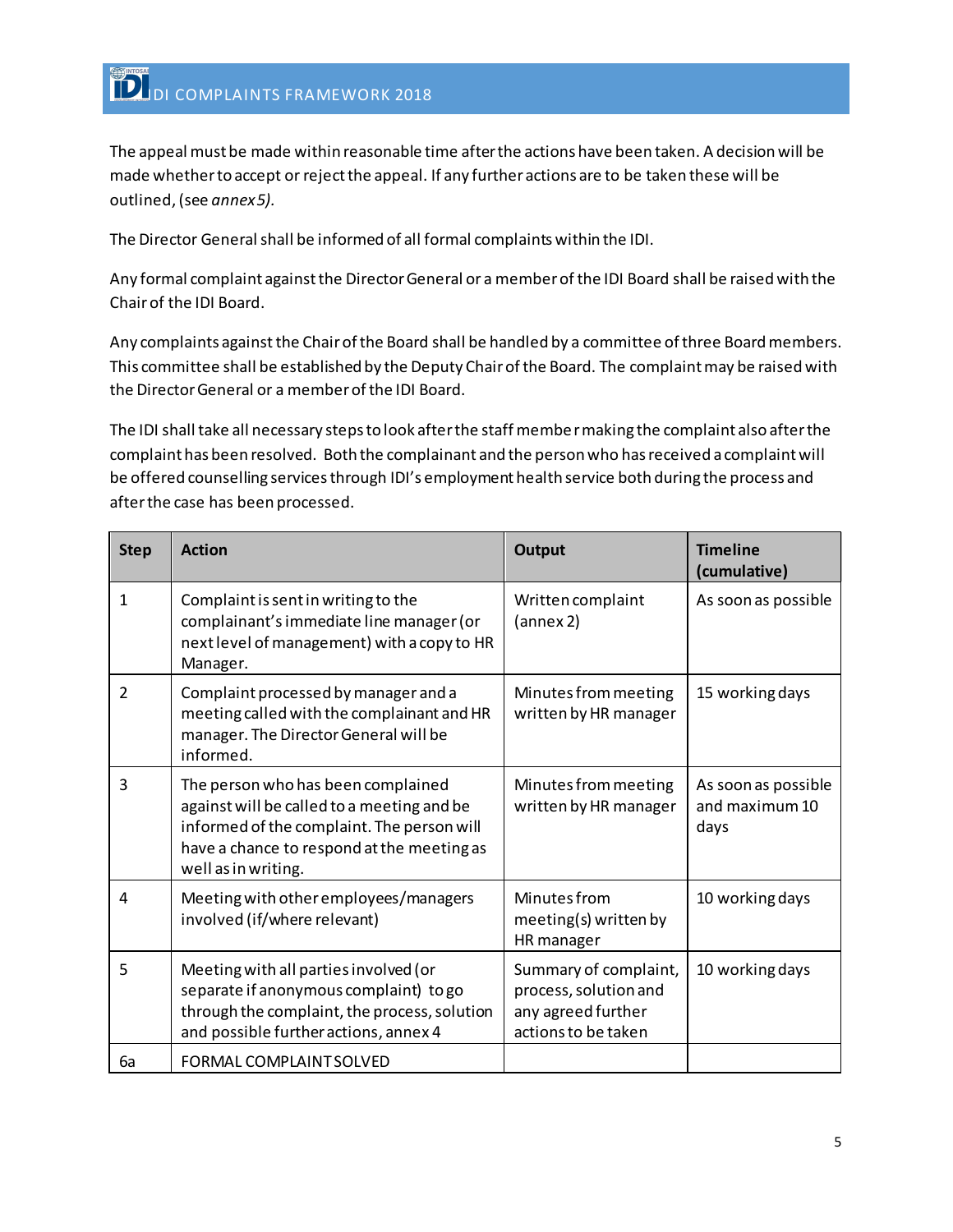| 6b | If the formal complaint is not solved<br>satisfactorily one may appeal to the next<br>level of management /DG | Written<br>complaint/appeal | Within reasonable<br>time after potential<br>actions are taken |
|----|---------------------------------------------------------------------------------------------------------------|-----------------------------|----------------------------------------------------------------|
|    | Appeal on handling of formal complaint                                                                        |                             | Within 20 working<br>days                                      |

## <span id="page-6-0"></span>EXTERNAL COMPLAINT

All official complaints communicated by external parties regarding IDI or IDI employees shall be escalated to the Director General for appropriate action.

In case of unprofessional or unethical behavior by any IDI staff member, the IDI would urge that the issue is reported to the IDI. Any external complaints related to IDI staff should be addressed in writing to the Director General for follow up and appropriate action. If the complaint refers to the Director General or members of the IDI Board they should be directed to the Chair of the IDI Board.

All external complaints shall be handled within fifteen working days and completed within thirty days.

The complainant will be contacted by the IDI to discuss the complaint and follow up.

The person complained againstwill be called to a meeting with the Director General or Chair of the Board accompanied by the HR manager to discuss the complaint. He/ She may also provide written feedback on the complaint. A written summary of the meeting will be recorded. If appropriate the external complainant will receive feedback regarding the actions taken and the solution arrived at concerning the complaint.

| <b>Step</b> | <b>Action</b>                                                                                                                                                                                | <b>Output</b>                                  | <b>Timeline</b>                               |
|-------------|----------------------------------------------------------------------------------------------------------------------------------------------------------------------------------------------|------------------------------------------------|-----------------------------------------------|
|             | Complaint is sent in writing to the Director<br>General/Chair of the IDI Board                                                                                                               | Written complaint<br>(annex 6)                 | As soon as possible                           |
| 2           | Complaint processed by Director<br>General/Chair of the IDI Board. The<br>complainant will be contacted by the IDI to<br>discuss the complaint and follow up                                 | Minutes from meetings<br>written by HR Manager | 15 working days                               |
| 3           | The person who has been complained on will<br>be called to a meeting and be informed of<br>the complaint. The person will have chance<br>to respond in the meeting as well as in<br>writing. | Minutes from meeting<br>written by HR manager  | As soon as possible<br>and maximum 10<br>days |
| 4           | Meeting with other employees/managers<br>involved (if/where relevant)                                                                                                                        | Minutes from meeting<br>written by HR manager  | 10 working days                               |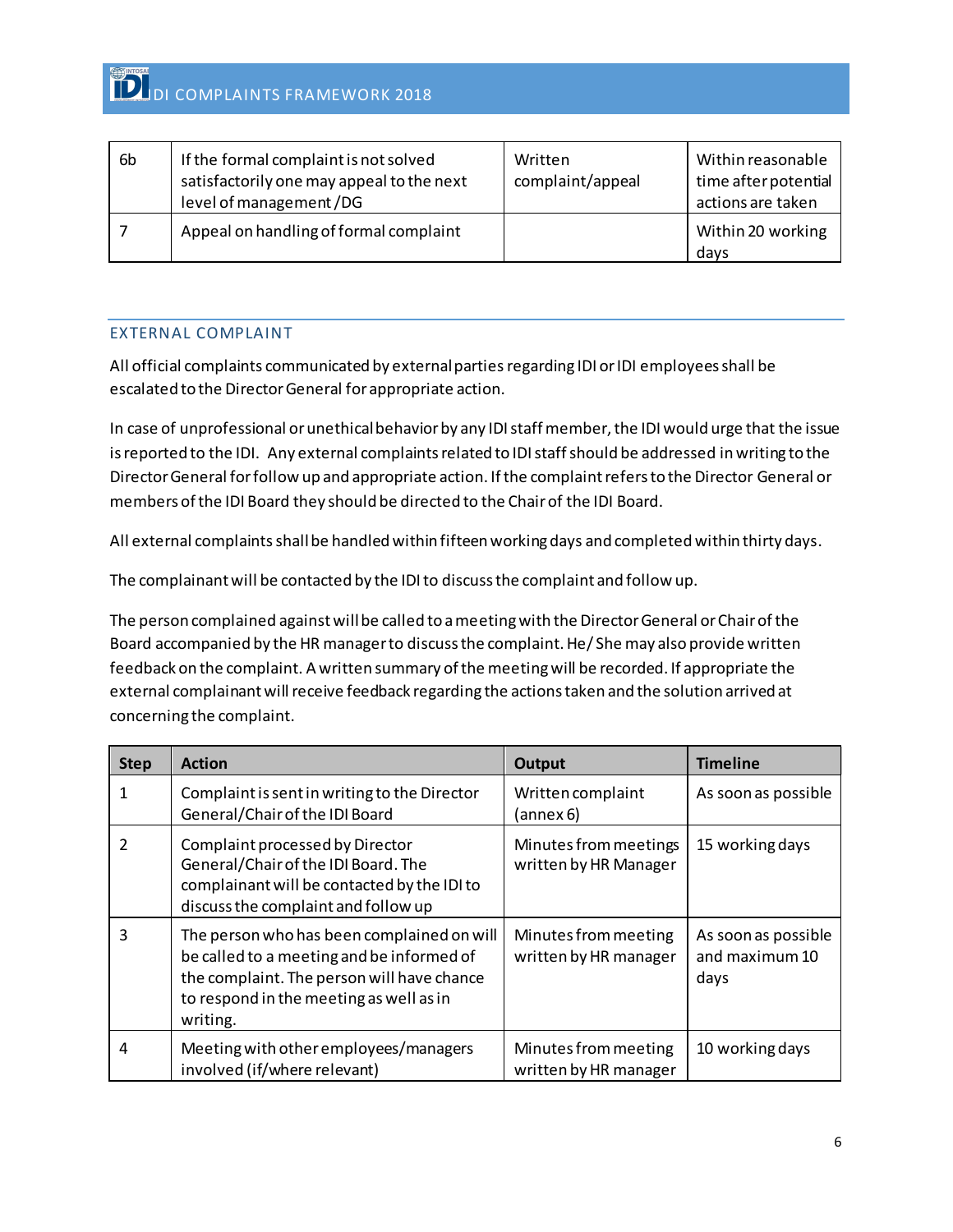|   | Meeting or other communication with<br>complainant, manager and HR manager to<br>go through the complaint, the process,<br>solution and possible further actions | Summary of complaint,<br>process, solution and<br>any agreed further<br>actions to be taken | 10 working days |
|---|------------------------------------------------------------------------------------------------------------------------------------------------------------------|---------------------------------------------------------------------------------------------|-----------------|
| 6 | Feedback to complainant (if/where<br>applicable)                                                                                                                 | Written reply (if<br>applicable)                                                            | 5 working days  |
|   | EXTERNAL COMPLAINT SOLVED                                                                                                                                        |                                                                                             |                 |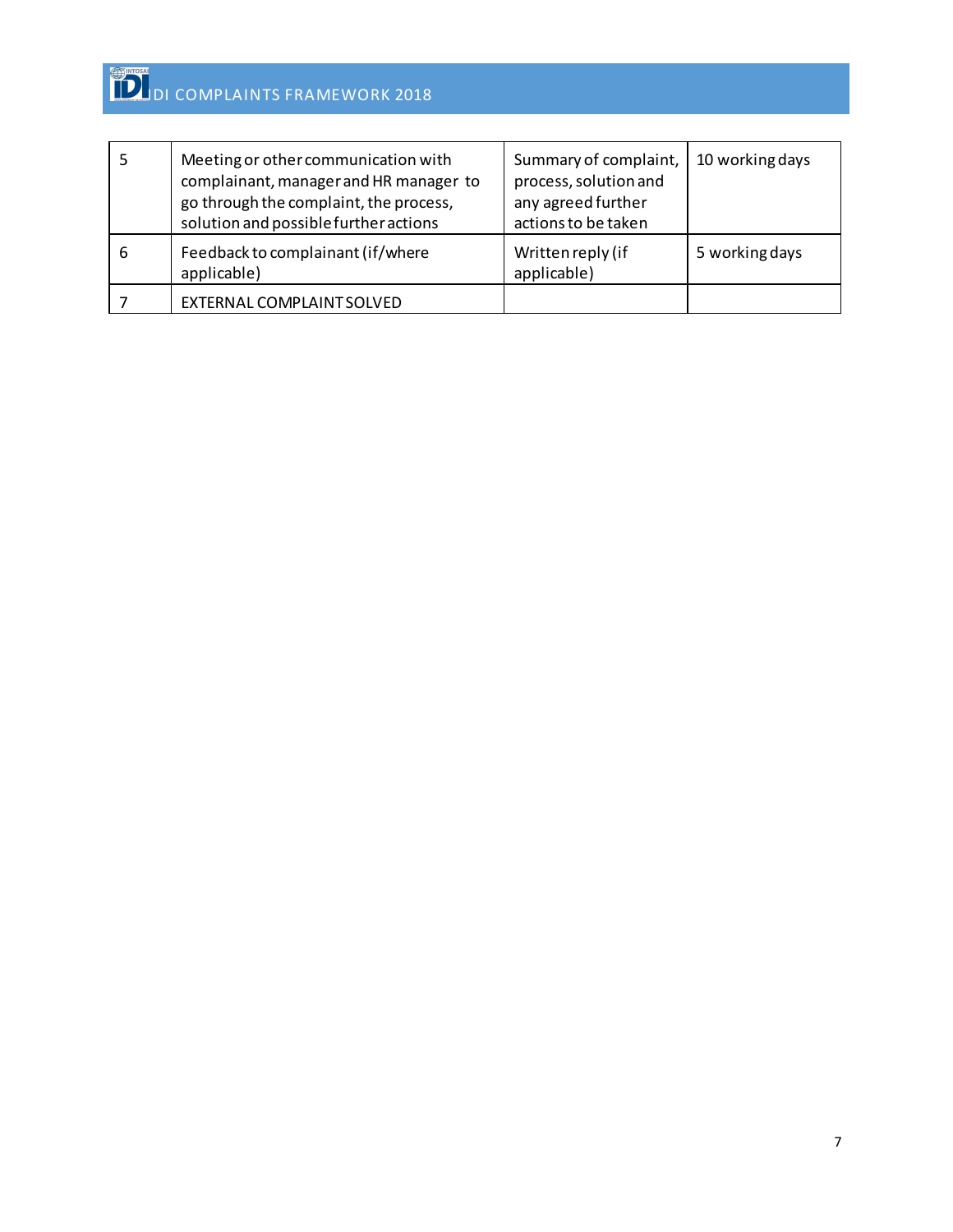## <span id="page-8-1"></span><span id="page-8-0"></span>ANNEX 1

#### TIPS FOR INDIVIDUALS SEEKING TO RESOLVE A COMPLAINT INFORMALLY:

- Prepare your thoughts ahead of any informal discussion of your complaint.
- Give an objective description of the situation, stick to the factual information first.
- Clarify what exactly is your complaint, what gave rise to it, and what impact it has had, or may have, on you.
- Clarify how you think the complaint should be resolved and what, in your view, would need to happen to bring it to a satisfactory resolution.
- Be constructive and positive and treat matters confidentially.
- Be honest and objective in your account of the complaint with the relevant manager or colleague.
- Be proactive in seeking a one to one meeting with the relevant colleague to seek to resolve the complaint.
- If the complaint was resolved informally then put the issue behind you.
- Be open to what the other person has to say about the case and reflect upon it before considering whether to raise a complaint through the formal procedure.

# <span id="page-8-2"></span>TIPS FOR MANAGERS/SAFETY REPRESENTATIVE/HR MANAGER SEEKING TO RESOLVE COMPLAINTS INFORMALLY:

- Consider the feelings of staff and address proactively any complaints or issues as quickly as possible before they have a damaging effect on morale or performance and before they become potential formal complaints.
- Take complaints and problems seriously and act quickly even if it was not put in writing or raised formally. Be open to what the individual has to say and don't pre-judge the issue or reject a complaint because you don't agree with it or because it may not sound plausible.
- Make sure you establish what the problem is and what the person bringing the complaint wants to see happen in order to resolve it. Ask open questions (talk me through…tell me about…what would need to happen.) to get him/herto explain fully the complaint.
- If the complaint is based on dissatisfaction with a management decision, try to explain why the decision was made, including information on the factors taken into account and the options that were considered.
- If the complaint was based on dissatisfaction with a policy or its application, you may wish to ask the relevant colleague responsible for the policy to explain and discuss the policy and to respond informally to the complaint.
- Where the complaint was caused by issues relating to working relationships it may be helpful to seek a resolution by mediating between the relevant parties either in a single meeting or separate meetings depending upon the nature of the case. This can help bring about a shared understanding of the complaint and how it can be resolved.
- Be constructive, open and objective in your communication and treat matters confidentially.
- Make and retain a brief written record of the complaint and how it was handled.
- When a complaint was resolved informally, put the issue behind you.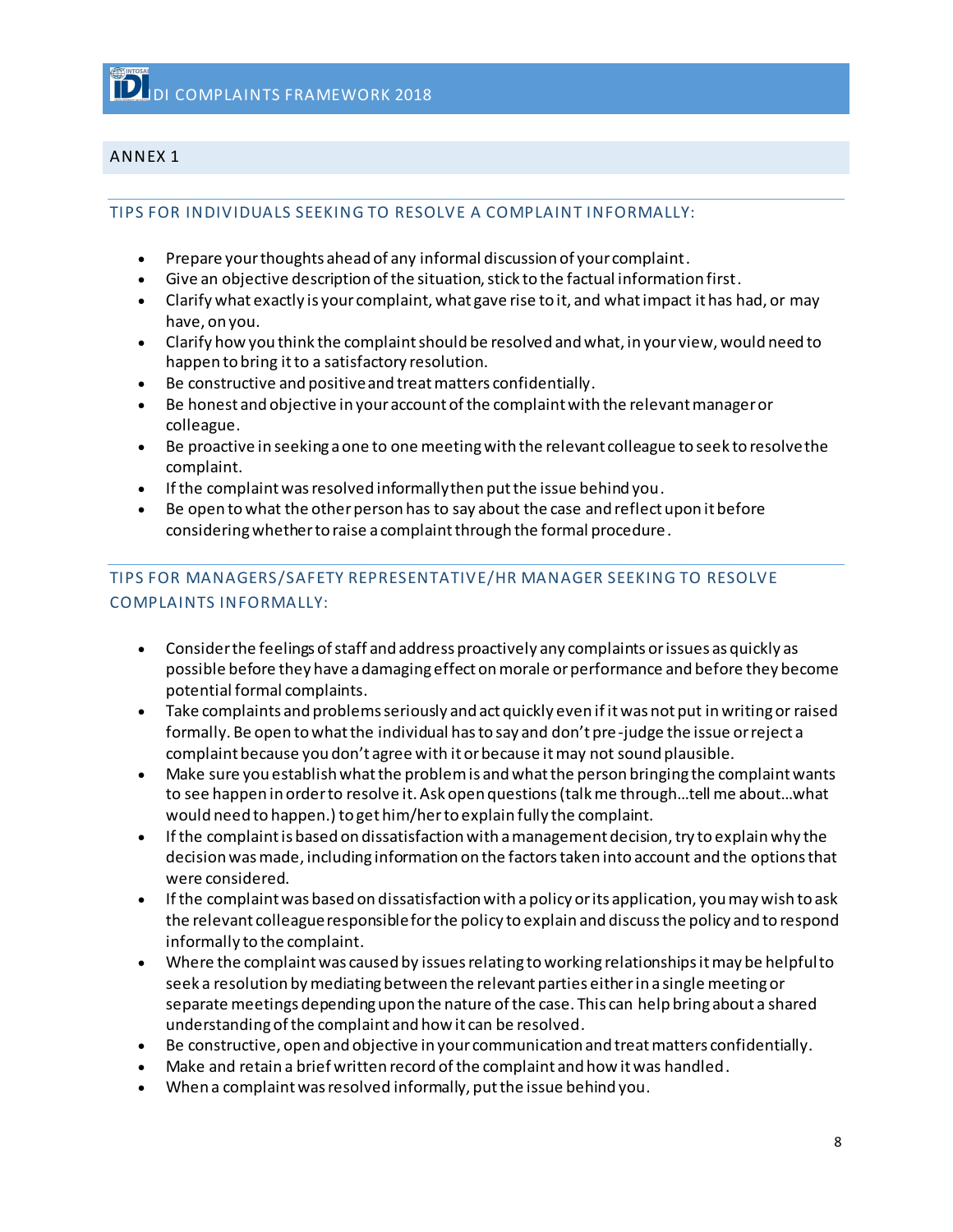## <span id="page-9-0"></span>ANNEX 2: WRITTEN STATEMENT OF COMPLAINT

**Your Name:**

**Name of the manager handling your complaint:** 

**Part 1: Your complaint.** Please give details of the nature of your complaint. Provide specific details (e.g. dates, times, witnesses or people who may be able to provide relevant evidence) and attach relevant supporting evidence if necessary.

**Part 2: Informal action.** State briefly what, if anything, you have done to resolve the matter informally, and explain why this has not resolved it to your satisfaction. Alternatively, state why informal resolution had not been tried or was not appropriate in this case.

**Part 3: Outcome you are seeking.** Please state what specific action or actions would, in your view, be needed to resolve your complaint satisfactorily. What outcome are you seeking?

**Part 4: any other comments?**

**Part 5: declaration.** I confirm that to the best of my knowledge the information I have given is true and accurate

**Signed: Date:**

Once completed, this form should be sent to the relevant manager to handle the complaint. It must also be copied - for information - to the HR Manager.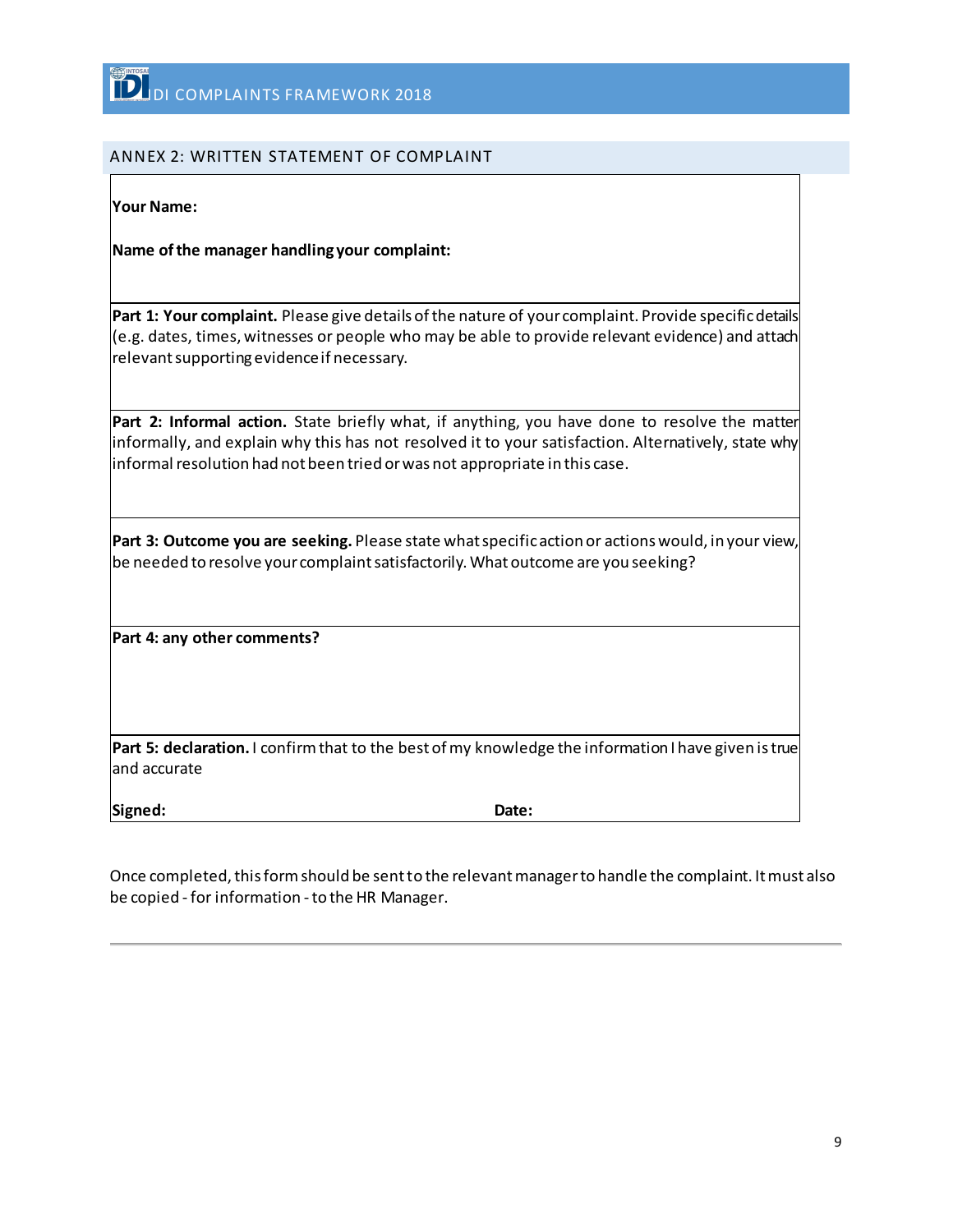# <span id="page-10-0"></span>ANNEX 3: VERIFYING AND FOLLOWING UP A COMPLAINT

The responsible manager will:

- Complete the follow up as quickly as possible, and as far as possible within the expected timescales.
- Treat the matter sensitively and confidentially.
- Be objective, open minded and impartial throughout the follow up as also with regards to the evidence being gathered.
- Seek the facts of the case from the complainant, the person complained about and any other relevant people. This may be in the form of a written statement or interview.
- Inform all interviewees ahead of any meeting that they could arrange to be accompanied by a colleague.
- For all interviews, begin the discussion with an explanation of the purpose of the follow up and request that the interviewee keep the matter confidential. Explain that your notes of the interview will be included in the case papers which would go to all the parties involved in the complaint but that the interviewee would have the opportunity to comment on and agree with the notes of their interview first.
- Take notes of interviews and agree these with the interviewee.
- Ensure that all parties have a reasonable opportunity to comment on the issues.
- Produce a brief report on your follow up including a summary of your main findings, with the evidence from your investigation annexed to the report. It should not include a decision whether to uphold or reject the complaint at this stage - this will be determined following the complaint meeting.
- Copy the report and any supporting evidence to the individual who raised the complaint as well as the individual(s) who were the subject of the complaint ahead of the complaint meeting. The complainant and any individual who is the subject of the complaint should be given the opportunity to respond in writing ahead of the meeting

# <span id="page-10-1"></span>ANNEX 4: CONDUCTING A COMPLAINT MEETING

### PRIOR TO THE MEETING:

- Arrange for relevant staff as well as the employee's representative to attend the meeting and to receive a copy of the report on the investigation and the employee's written response (if any).
- Prepare for the meeting and ensure that you have all the necessary facts and evidence.
- Arrange for someone to take notes from the meeting. These notes are potentially subject to disclosure.
- If the individual or the person accompanying him/her has any special needs (e.g. relating to a disability) ensure that these have been considered and, where appropriate, accommodated.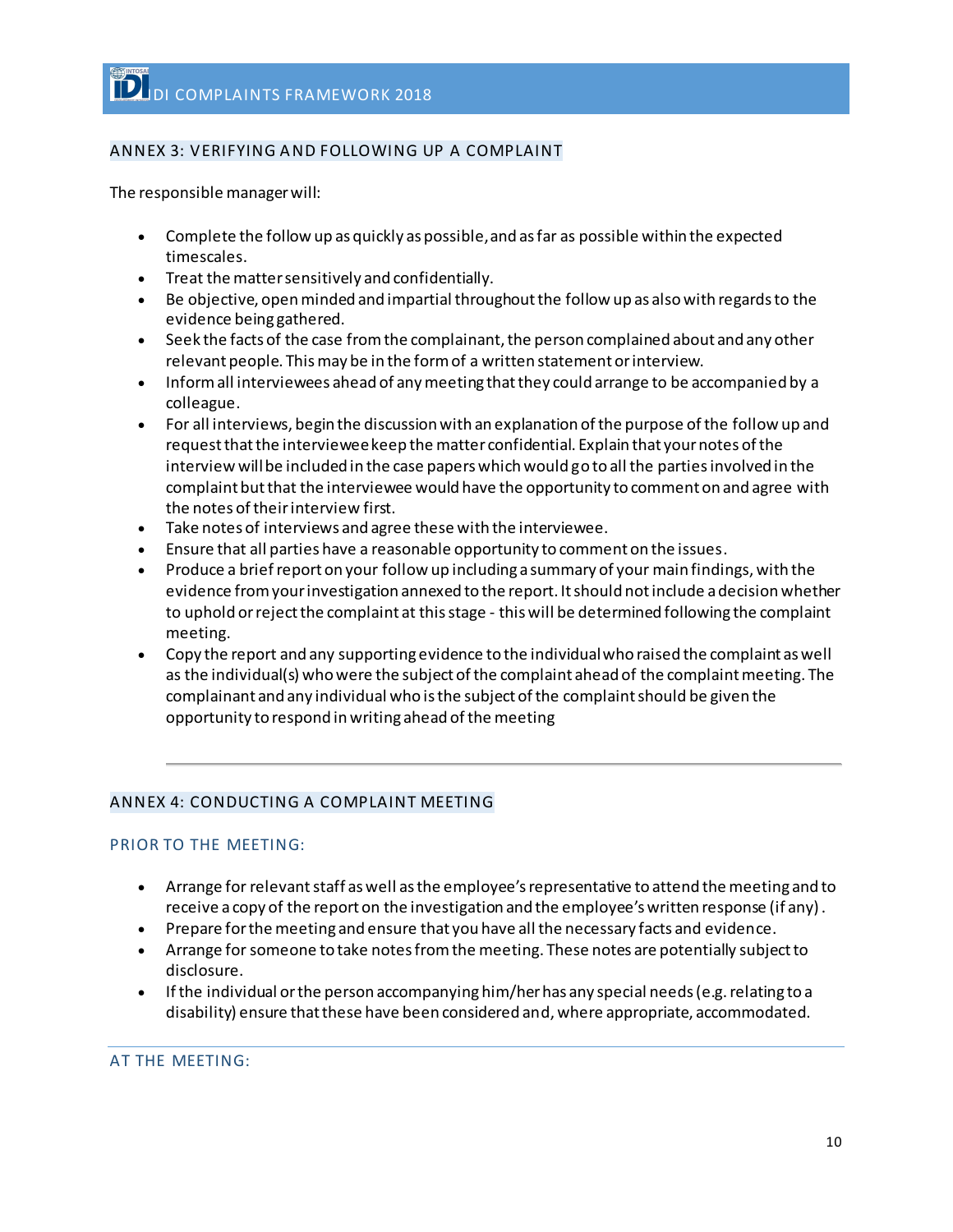- Explain the purpose of the meeting (to consider carefully the complaint and decide whether to uphold or reject it).
- Check that those present have received the relevant papers.
- Outline the process to be followed at the meeting.
- Ask the complainant whether he/she had any comments or questions.
- Invite any other relevant party in attendance (e.g. the individual against whom the complaint had been raised) to respond to the complaint report, and ask or invite any questions.
- Summarize your findings from your investigation.
- Be open to any further discussion of the case.
- Summarize the facts of the case and any other relevant points but remember you would have the option of adjourning the meeting (e.g. to consider your decision or conduct further investigation should it be necessary).
- You should decide whether to uphold or reject the complaint based on your considered view of the evidence. Complaints can sometimes involve one person's word against another -so remember that your decision would be based on what you think the evidence showsisthe *balanceof probability.*
- Explain your decision and the reasons for the decision.
- Clarify whether any further action should be taken, and where appropriate the target dates for completion.
- Explain that the individual would have the right to appeal against the decision and outline the process for making an appeal.

## AFTER THE MEETING:

- Confirm your decision in writing and set out your reasons for your decision. Set out any actions that will be taken following the meeting and where appropriate the target dates for completing these actions. This letter should note that the individual has a right to appeal. It should indicate the timescale for making an appeal and provide details of who would handle an appeal should one be made. The letter should be copied to other relevant parties for information.
- If necessary, consult Human Resources regarding any further action that should be taken
- Send the case file (including: the complaint; the report on the investigation and any supporting papers; a note of any action that will be taken or has been taken; written confirmation of the decision regarding the complaint and a note of the complaint meeting) to Human Resources who will retain the file centrally.

### <span id="page-11-0"></span>ANNEX 5: CONDUCTING AN APPEAL MEETING

### PRIOR TO THE MEETING:

- Arrange for the appellant and his/her representative (and any other relevant staff) to attend the meeting
- Prepare for the meeting and ensure you have all the necessary facts and evidence. You would need to consult with the manager who handled the complaint (and possibly others) about the points raised in the appeal
- Arrange for someone to notes fromthe meeting. These notes are potentially subject to disclosure.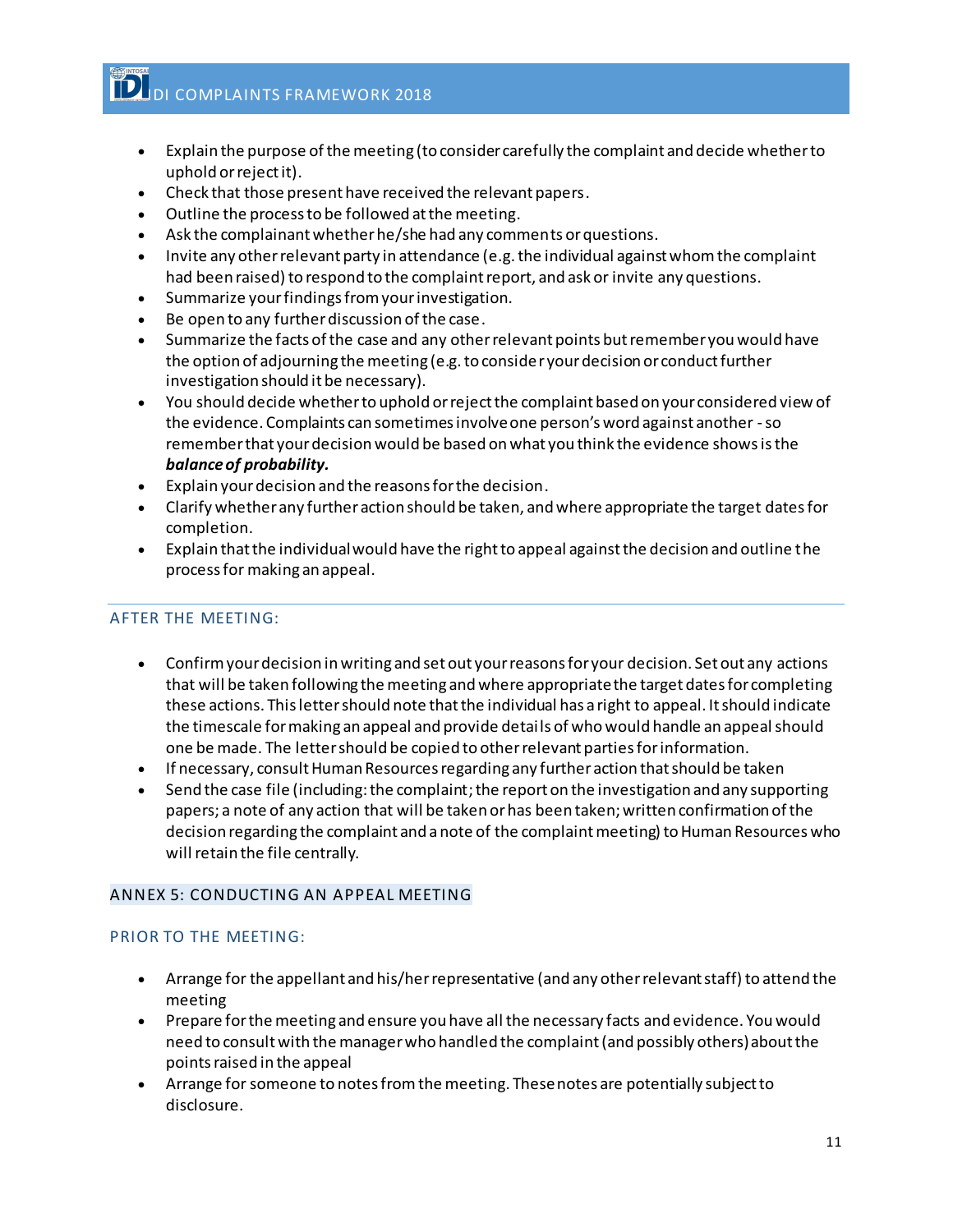• If the individual or the person accompanying him/her had any special needs (e.g. relating to a disability) ensure that these are considered and, where appropriate, accommodated.

# AT THE MEETING:

- Explain the purpose of the meeting (to consider the appeal and decide whether to accept it or reject it).
- Check that those present have received the relevant papers.
- Outline the process to be followed at the meeting.
- Invite the individual to state the reasons for the appeal.
- Respond to the points raised in the appeal.
- Be open to any further discussion of the case.
- Summarize the evidence relating to the appeal (remember you would have the option of adjourning the meeting to consider your decision or complete further investigation work if necessary).
- You should decide whether to uphold or reject the appeal based on your considered view of the evidence.
- Explain your decision and the reasons for your decision and that it would be confirmed in writing.
- Outline any actions that will be taken as a result of the complaint and, where appropriate, the target dates for completion.
- Explain that this is the final stage in the internal complaint procedure.

### AFTER THE MEETING:

- Confirm your decision to uphold or reject the appeal in writing along with your reasons for the decision and any actions that will be taken with target dates where appropriate. The letter should also note that this was the final stage of the formal complaint procedure. The letter should be sent to the individual who raised the appeal and copied to other relevant parties including the manager who handled the grievance and to Human Resources.
- If necessary, consult HR regarding any further action that should be taken
- Give the complete case file (including all papers relating to the complaint and the appeal) to HR.

# <span id="page-12-0"></span>ANNEX 6: WRITTEN STATEMENT FOR EXTERNAL COMPLAINT

**Your Name** (optional)**:**

**Name of IDI employee your complain concerns:**